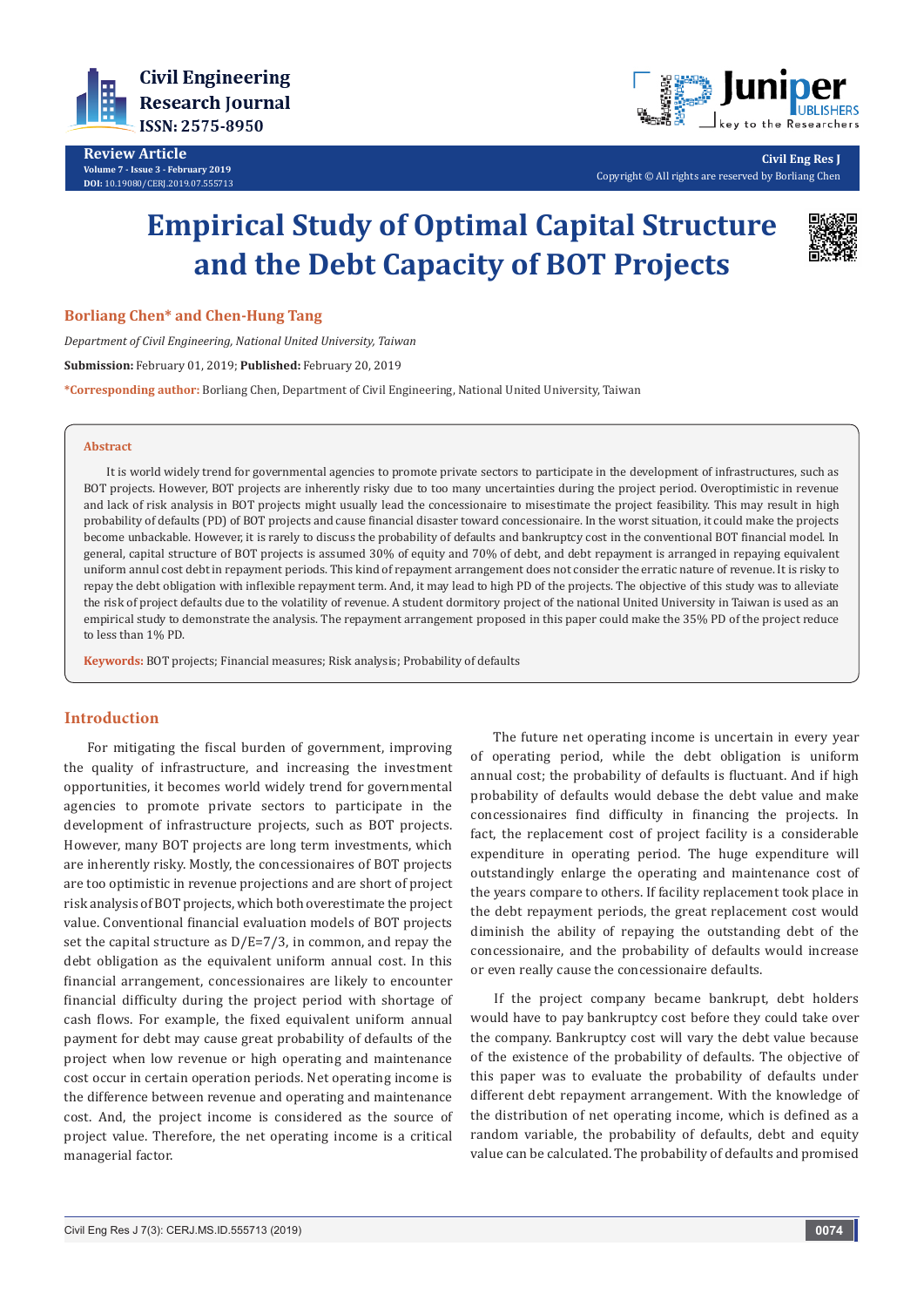debt repayment would be determined under three criteria: maximizing project value, debt capacity and value at risk with a confidence level of 99%. The model in this study is named as Probability of Defaults Measures Model (PDMM).

### **Modeling**

The basic theory of the PDMM in this paper is based on the Capital Asset Pricing Model (CAPM) [1-4]. Dais (1995) incorporated the CAPM with capital cost into an evaluation model of project value, in monetary units. A modification of Dais's formulation for the debt holders' perspectives is proposed with considering the cost of bankruptcy, the probability of defaults, and the systematic risks. The probability of bankruptcy is the likelihood that a firm's cash flows will be insufficient to meet its promised debt obligation, either interest or principal.

## **Bankruptcy cost**

Because it is likelihood that the project concessionaire becomes bankrupt and falls into defaults, there is a cost of financing the debt: the bankruptcy cost, . The equation is assumed as follow

*B b bX* = +*f v* ………………… (1)

Where  $b_f$  is the fixed cost,  $b_v$  is the coefficient of *X*. And, *X* is the net operating income of BOT project.

#### **Probability of defaults**

Suppose that in a specific year of repayment periods of the project, the net operating income was unable to meet the debt obligation. Then the concessionaire would fall into defaults. The probability of defaults is the probability of the state that the net operating income was less than the loan. The net operating income, X, is assumed to be a normal random variable. As the period of debt repayment, R<sub>p</sub>, expected value of the net operating income, E[X<sub>i</sub>], standard deviation,  $\sigma$ X, and the ith year promised debt repayment, di, are given, the probability of defaults, F(di), could be determined. The equation is as follow:

$$
P(X_i < d_i) = \int_{-\infty}^{d_i} \frac{1}{\sqrt{2\pi}\sigma_X} e^{-\frac{(X_i - E[X_i])^2}{2\sigma_X^2}} dX = \int_{-\infty}^{d_i} f(X) dX = F(d_i) \quad i = 1, R_p \quad \dots \dots \dots \tag{2}
$$
\n**Project value**

Frequently, the project value is regarded as one of the most important criteria in the project financial feasibility evaluation. The greater the project value is, the higher the feasibility of the project. But the project would be feasible only if the project value was greater than the project cost. Project value is considered the sum of debt value and equity value, in this study, both debt and equity depend on the net operating income. In a project evaluation, the risk usually reflects in the cost of debt and equity. Base on the foundation theory of CAPM, Dais (1995) derived a model with considering the systemic risk, risk of revenue and the risk of default. The model provides a scheme to evaluate the value of debt and equity individually.

The project value, *V* , can be calculated by summing the debt, *D*, and equity, *E* .

$$
V = D + E
$$

The following is the equation in Dais Model for debt value

$$
D = \frac{1}{R_f} \begin{bmatrix} d_1 \cdot [1 - F_x(d_1)] + (1 - b_1) \times [E[X][F_x(d_1) - F_x(b')] + \sigma_x^2 [f_x(b') - f_x(d_1)] \end{bmatrix}
$$
  
(4)  
(4)  

$$
= 1, R_p
$$

And, the equity value is derived as

$$
E = \frac{1}{R_f} \left[ \frac{[(1-T)(E[X] - d_1) + T(A - D)] \times [1 - F(d_1)] + (1 - T) \sigma_x^2}{\times f_x(d_1) - \lambda Cov(X, R_m) \times \{(1 - T)[1 - F(d_1)] + T(A - D)f_x(d_1)\}} \right] \quad i = 1, R_p \text{ (5)}
$$
\nWhere T is taxes. A is project cost.

## **Criteria**

Three criteria were adopted in the study:

A. maximizing the project value that generates the optimal capital structure;

B. maximizing the debt value for obtaining the debt capacity; and

C. value at risk with 99% confidence level.

#### **Optimal capital structure**

Optimal capital structure (OCS) is the proportion of debt and equity that maximizes the project value. OCS depends on the promised repayment of debt. The value of debt increases when the concessionaire raises the promised debt repayment. On the contrary, the value of equity decreases. As the optimal capital structure was obtained, the probability of default could be determined simultaneously for the given promised repayment.

$$
\left(\frac{D}{E}\right)_{optimal} = \frac{V_{\text{max}}}{E} - 1 \qquad \qquad \dots (6)
$$

## **Debt capacity**

Since the net operating income is risky, the expected debt repayment doesn't continually increase while the promised debt repayment increases. If the promised debt repayment was very near to the net operating income, the expected debt repayment would decrease because of the increasing of the probability of defaults. The present value of the maximum of debt value is the debt capacity, one of the debt holders' main concerns. Intuitionally, debt holders will not gain their debt when the promised repayment is greater than this critical value.

$$
\frac{\partial D}{\partial d_i} = \frac{1}{R_f} \left\{ 1 - F_X\left(d_i\right) - \left(b_f + b_s d_i\right) f_X\left(d_i\right) - \lambda Cov\left(X, R_m\right) f_X\left(d_i\right) \left[1 - \frac{\left(d_i - E[X]\right)}{\sigma_X^2} \left(b_f + b_s d_i\right) \right] \right\}
$$
(7)

## **Value at risk-99%**

Suppose the debt holders were taking the default risk for the probability of default equals to 1%, the corresponding promised debt repayment would be di in the ith year.

$$
P(X_i < d_i) = F(d_i) = 1\% \quad i = 1, R_p \tag{8}
$$

### **Empirical study**

A case of university dormitory of National United University (NUU) in Taiwan is to illustrate the PDMM as an empirical study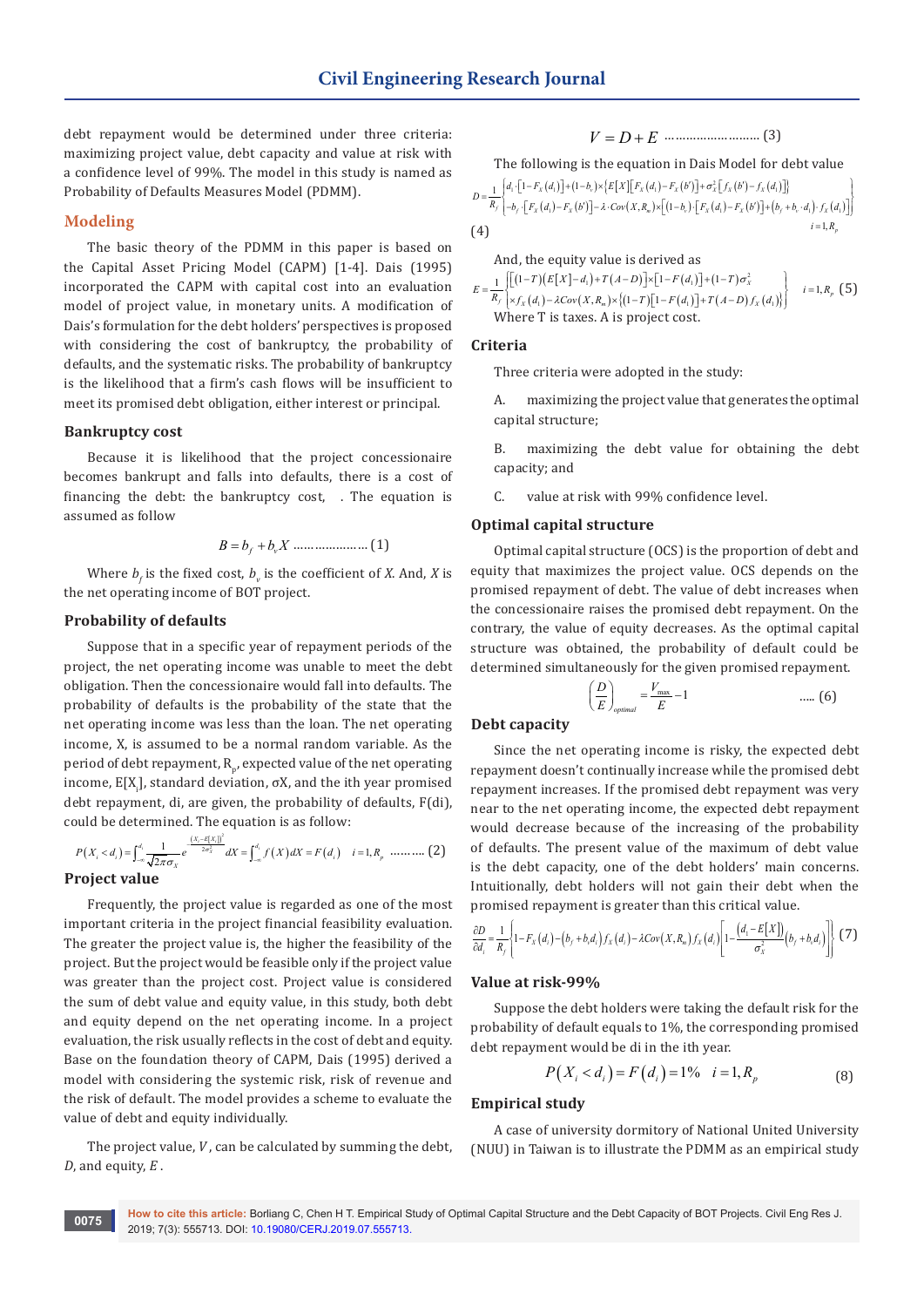of this paper. It is a BOT project of dormitory in National United University. The input parameters and results are shown as follow.

## **Input parameters**

Input parameters of the National United University dormitory BOT project are shown as Table 1. These parameters are useful only when loan relationship exist between the concessionaire and the debt holders.

|  |  |  |  |  | Table 1: NUU input parameters (NT\$). |  |  |
|--|--|--|--|--|---------------------------------------|--|--|
|--|--|--|--|--|---------------------------------------|--|--|

| Item                                | <b>Variable</b>  | Value      | <b>Remarks</b>                             |
|-------------------------------------|------------------|------------|--------------------------------------------|
| Revenue in<br>operation period      | E[X]             | 31,906,005 | Expected revenue in<br>first period        |
| Standard<br>deviation of<br>revenue | $\sigma_{\rm v}$ | 3,190,601  | 10% of expected<br>revenue in first period |

| Covariance                                    | $\rho_{_{X,R_{m}}}$        | 0.7       | Covariance of revenue<br>and market return |
|-----------------------------------------------|----------------------------|-----------|--------------------------------------------|
| Market risk                                   |                            | 0.25      |                                            |
| Risk-free interest<br>rate                    | $r_{\scriptscriptstyle f}$ | 2.44%     |                                            |
| Fixed bankruptcy<br>cost                      |                            | 9,571,801 | 30% of expected<br>revenue in first period |
| Coefficient<br>of variable<br>bankruptcy cost |                            | 0.15      |                                            |

## **Results**

Figure 1 displays the probability of defaults (PD) under the calculation of conventional repayment arrangement model. Conventional Model(D/E=7/3).



## **A. Conventional Model(D/E=7/3)**

The loan was assumed 70% of total asset in conventional model and the debt principal and interest were repay in equivalent uniform annual cost during 15years of debt repayment periods. The PD is large especially in the 12<sup>th</sup> and 15<sup>th</sup> years that the years of replacement expenditure payout. The average PD of  $\sigma$ x=20%. E[X<sub>i</sub>] is equals to 29.4%. The high PD suggests the difficulty of debt finance. The PDs with two criteria of optimal capital structure and debt capacity in every repayment period of PDMM are shown in Figure 2 and Figure 3, respectively.

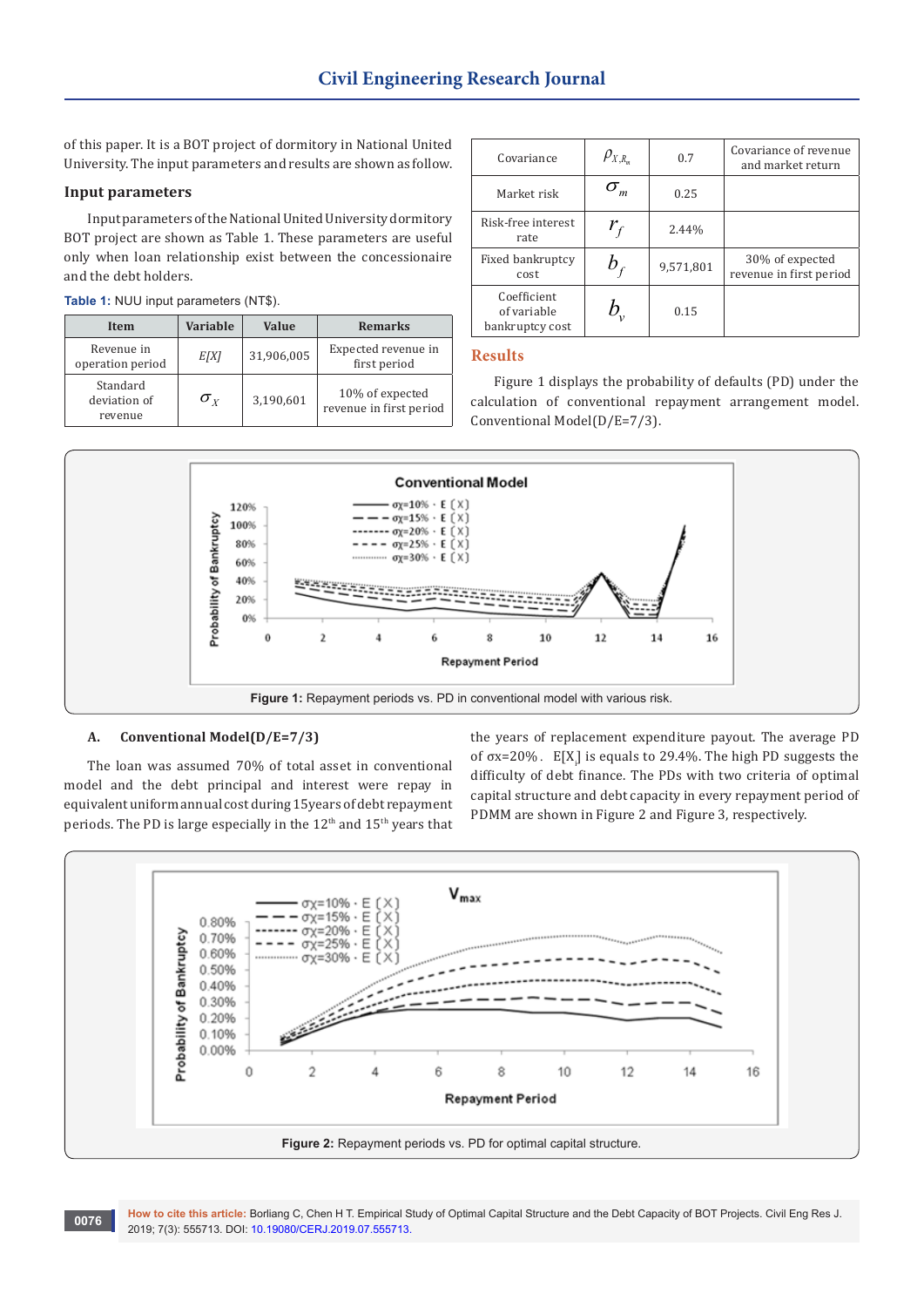

## **B. Optimal capital structure**  $(V_{\text{max}})$

Maximizing the project value can benefit to keep PD low, even in case of  $\sigma$ x=30%. E[X<sub>i</sub>]. The PD remains less than 0.8%.

#### **C. Debt capacity**

To evaluate PD with debt capacity, PD are large in the early periods and remain steady in the late periods.

Figure 4 shows the debt ratio (=D/V) with different standard deviation value under the three criteria. The results show less debt finance with PDMM (see Figure 4).

#### **D. Capital structure**

Figure 4 illustrate the debt ratio with different standard deviation value under the three criteria. Great value of standard deviation causes less available debt finance. And maximizing the debt value can raise more debt than maximizing the project value. Taking 1% risk of PD can raise more debt than maximizing project value but les than maximizing debt value.



#### **Conclusion**

Debt repayment arrangement in conventional model will result in high probability of default. It is very risky for concessionaire to go bankruptcy. Likewise, for debt holders are unable to receive the payback. Therefore, it is suggesting that the debt repayment is necessary to rearrange with considering the characteristic of net operating income every year. Maximizing the project value leads to safer debt finance with low probability of default. However, the disadvantage is that the concessionaire would find it difficult to finance more debt compare to the case of maximizing the debt value. Consequently, making the decision of whether to raise more debt or to improve the project value is essential for concessionaire. No matter which criteria concessionaire select, maximizing the debt value and maximizing the project value, the probability of default reduces dramatically to 1% from original more than 35%. The BOT project becomes very promising and attractive for loan providers.

#### **References**

- 1. [Antonio D, Ioannou Photios G \(1995\) Debt Capacity and Optimal](http://www.cem.umich.edu/ioannou/Pubs/CEM95_NoG/PGI_CEM95_NoG.pdf)  [Capital Structure for Privately Financed Infrastructure Project. Journal](http://www.cem.umich.edu/ioannou/Pubs/CEM95_NoG/PGI_CEM95_NoG.pdf)  [of Construction Engineering and Management 121\(4\): 404-414.](http://www.cem.umich.edu/ioannou/Pubs/CEM95_NoG/PGI_CEM95_NoG.pdf)
- 2. [Wibowo A \(2006\) CAPM-Based Valuation of Financial Government](https://ascelibrary.org/doi/10.1061/%28ASCE%290733-9364%282006%29132%3A3%28239%29)  [Supports to Infeasible and Risky Private Infrastructure Projects.](https://ascelibrary.org/doi/10.1061/%28ASCE%290733-9364%282006%29132%3A3%28239%29)  [Journal of Construction and Management 132\(3\): 239-248.](https://ascelibrary.org/doi/10.1061/%28ASCE%290733-9364%282006%29132%3A3%28239%29)
- 3. [Kim Han E \(1978\) A Mean-Variance Theory of Optimal Capital Structure](https://onlinelibrary.wiley.com/doi/abs/10.1111/j.1540-6261.1978.tb03388.x)  [and Corporate Debt Capacity. The Journal of Finance 33\(1\): 45-63.](https://onlinelibrary.wiley.com/doi/abs/10.1111/j.1540-6261.1978.tb03388.x)
- 4. Chen-Hung T (2009) The Financial Analysis of Government Supports for High Risk or Non-Self-Liquidated BOT Projects. Department of Civil and Disaster Prevention, National United University, Taiwan.